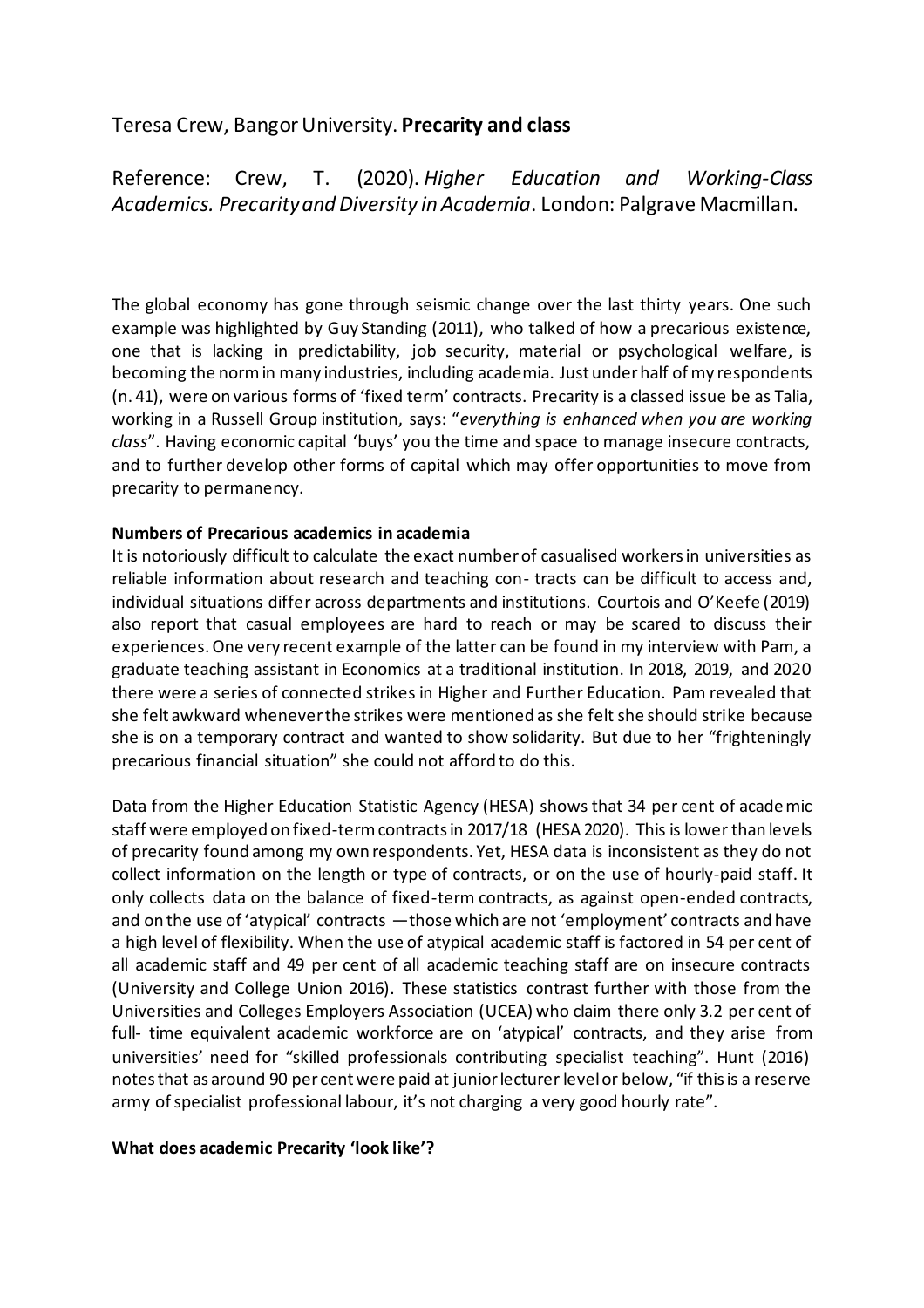Academia is precarious in a number of ways. Your employment may be subject to frequent and unpredictable changes (Zheng 2018), and contracts are short term, time dependent on the teaching demands, or the project if on a research contract. Precarious staff may not know if their contract will be renewed until a few weeks before term (University and College Union 2016). Teaching staff tend to be paid hourly, and they are often only paid for the front facing work that they do i.e. the hour that they teach, and not paid for any preparation. Precarity can also involve frequent and unpredictable changes i.e. change of hours or modules taught. They also face being dismissed—or their contracts not being renewed—for any reason without recourse to an appeals process (Zheng 2018: 236).

*I taught three modules last year. Then with no explanation, the next year, zero. There was no one I could speak to about this, no one I could put in a complaint to, so that was it*. [Ben, a graduate teaching assistant in Biological Sciences at a Russel Group institution]

Precarity can leave those without a financial safety net, subject to the threat of poverty and homelessness. This can leave some susceptible to illnesses such as anxiety and depression.

Respondents undertaking this 'flexible' form of employment reported being saddled with large classes, having a lack of access to basic facilities such as printers, and being offered little career development or pastoral support (Lyons 2015). Some, like Samantha, a PhD student in Geography at a Post 1992 institution, report being feeling like a second-class citizen:

*I had four or five short-term contracts. I had no formal induction, I was treated like the help, given more work than I was paid for, and I'm pretty sure, my supposed colleagues had no idea who I was*.

Other respondents felt marginalised from colleagues, undervalued and expendable. Some felt exploited due to the levels of unpaid labour they carried out such as writing and reviewing articles, running blogs—activities seen as central to academia, and also necessary to climb up the aca- demic career ladder.

*I have conducted literature reviews and analysed data for a Professor, and he hinted this may turn into a permanent post*. [Paul, a teaching fellow, in Engineering, also in a Russell Group institution].

Some see these tasks as the experience needed to gain permanency, Kuehn and Corrigan (2013) describe them as 'hope labour', something which keeps workers locked into precarity. Similar to what Zheng (2018) reports, some, so utterly demoralised by this precariousness were, on the verge of leaving academia. The difficulty of managing work and having a private life was cited as the main reasons for leaving academia. David, a Lecturer in Natural Geography at a Russell Group institution talked about the realities of his working life

*I work evening and weekends, Christmas, Easter, birthdays. I travel frequently. I am single. But only because I've not had time to spend quality time with a potential partner. This is too much, so I am leaving academia in January.* 

Respondents talked of how academia can be incompatible with relationships for most people, and also making motherhood difficult for many women. This is consistent with Bozzon and Murgia's (2017) findings on postdoctoral fellows working in two Italian unive rsities. They found that women in particular found that the frequent periods working abroad and participation in conferences were obstacles to the maintenance of private relationships (p. 339). Whereas the men in Bozzon and Murgia's (2017) research, as well as my own, reported more stable relationships.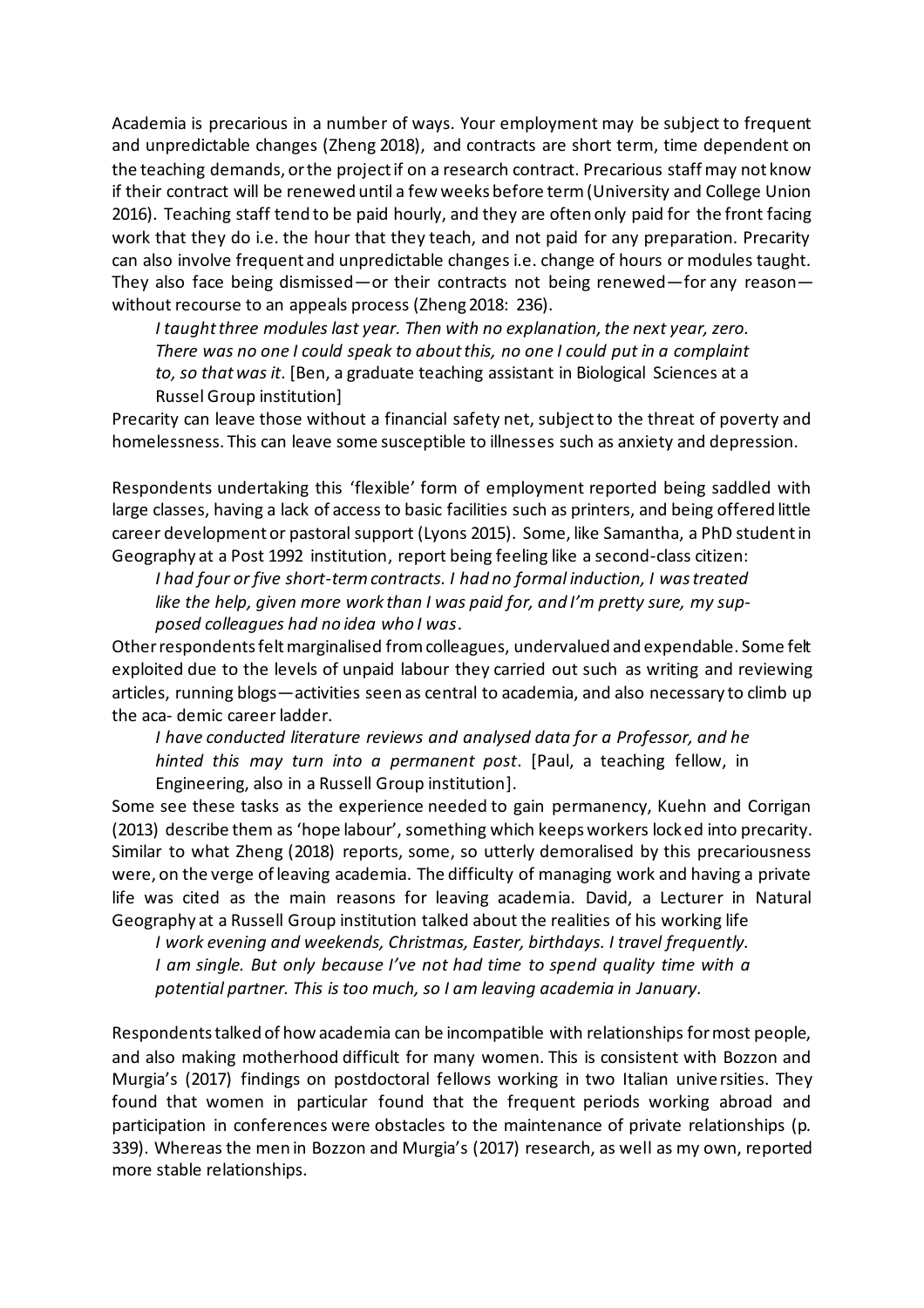#### **Who are the Precariat?**

The typical academic precariat is someone who works part time, is an ethnic minority, female and under the age of 40, and is employed at a post 1992 institution on a research only contract (Bryson and Barnes 2000; Standing 2011). At senior lecturer/senior research fellow level, precarious employment becomes less likely. Characteristics of my own respondents both match and differ somewhat from this. Data from the Higher Education Statistics Agency (HESA) is useful but it does not provide statistics according to class background. Nor does it give details relating to intersections of ones identity i.e. age and ethnicity.

#### *Age*

Data from Advance HE (2018) found almost two thirds of (65 per cent) of academics aged 40 and under were on fixed-term contracts (p. 60). This is to be expected as precariousness is associated almost exclusively with young academics due to the typical understanding of the academic trajectory e.g. A Levels, onto degree, Masters study, then PhD, and after that a permanent academic post after a few years working as a Teaching Assistant/Associate. However, 28 out of the 41 respondents I spoke to who were in precarious contracts reported having a non-traditional academic trajectory e.g. start- ing their BA degree in their mid-late twenties, thus they had not completed their PhD until their mid-thirties. Four respondents were on fixed term contracts in their forties, something that was a worry for them.

*I'm not sure I'll ever get a permanent job*. [Amy, a teaching fellow in English at

### a Russell Group institution]

Given the few opportunities for permanent employment, this may be an acute observation as precarity can now extend for one's entire 'career' (Gill 2009).

### *Gender*

Much of the existing research shows that academic precarity disproportionately affects female academics (See Zheng 2018; Courtois and O'Keefe 2019). A 2014 study by the Higher Education Authority in Ireland found that men acquire 70 percent of all permanent academic positions in all seven universities in the country (cited in Ivancheva 2015). Among my respondents there was an even spread of both men and women on fixed term contracts, and further questioning revealed that this was the case in their institutions. We discussed gender differences in relation to academic precarity and the general consensus, from both my male and female respondents, was that classed as opposed to gender differences were more apparent. For instance, Emma and Lucy relayed their observations of how the men in their department move onto permanent contracts with apparent ease:

*This middle-class guy, within twelve months he has gone from teaching assistant to lecturer. He's just got senior lecturer, this is by year three. All the while I've been working as a TA for 4 years*. [Emma, a teaching assistant in Health Studies at a post 1992 institution]

*We are both Teaching Associates, same subject area, but he has been given longer contracts, the more advanced modules, little bits of research over the summer*. [Lucy, a teaching associate in Law at a Russell Group institution]

Ant, a teaching associate in Social Sciences at a Russell Group institution, saw similar stories of preferential treatment: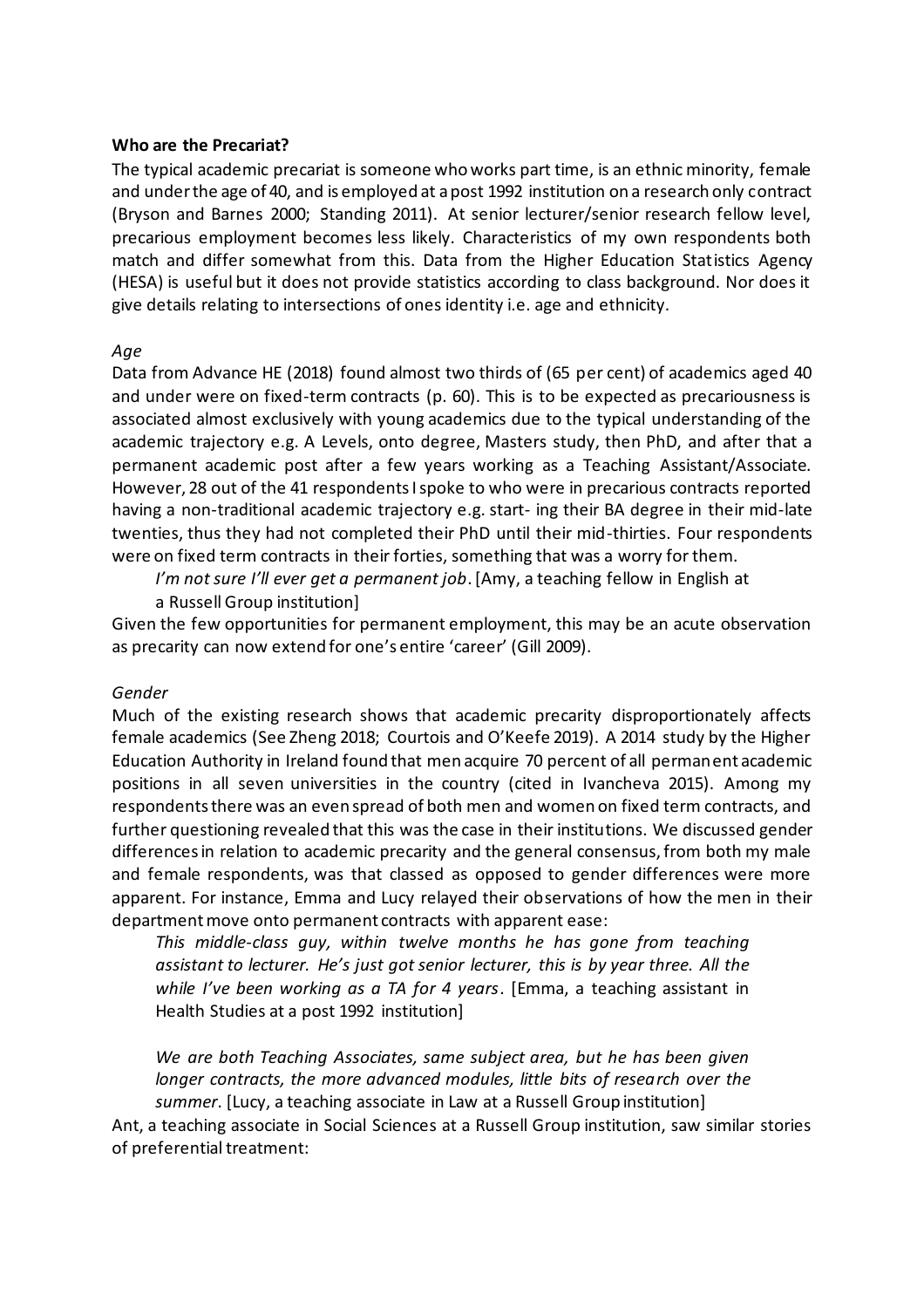*I've been there for two years. I cover the introductory modules. I understand some people are struggling to get any hours, but it's clear who will move onto becoming a lecturer or research fellow—the more traditional academics.* 

I asked these respondents if their experiences could be explained in anyway by gender, but they were insistent that one's apparent class position impacted on their opportunities for progression. For instance, Sophie, a teaching assistant in Biological Sciences at a Red Brick institution argued:

*There is no doubt that women are negatively impacted. But if you ignore the intersection of class, and ethnicity, disability etc, it may appear that women are doing well. In my institution, I can't speak for others, if you are a middle-class woman you have a good chance of competing with your male colleagues for opportunities. But if you are from my background, male or female, its limited.* 

Ant, agreed somewhat with Sophie:

*I have it easier than some women in a lot of ways, but being a blunt northerner marks me out as a lesser male* [a teaching associate in Social Sciences at a Russell Group institution]

The work of Connell (2005) supports the latter comment and serves as a useful analytical tool to identify the practices that perpetuate classed gender inequalities. Connell (2005) cited multiple forms of masculinities besides the idealised, hegemonic masculinity. For instance, the marginalised masculinity represents a more nonconforming or 'failed' masculinity (Cheng 1999) that is associated with men of colour, men with disabilities. In academia, the marginalised masculinity also includes working class men.

#### *Disability*

HESA data shows that disability disclosure rates were slightly higher among full-time academic staff on open-ended/permanent contracts compared with fixed-term contracts (3.9 per cent compared with 2.9 per cent among academic staff) (Advance HE 2018). A lower proportion of professors disclosed a disability (2.7 per cent) than non-professorial aca- demic staff (3.8 per cent), and a smaller proportion of disabled academics were employed on senior academic contracts than academics without a disclosed disability (Advance HE n.d.). Within my cohort, five respondents, which corresponds to 6.6 per cent, had a disability. April and Ashley self-defined as being 'physically impaired', Jessie, an associate lecturer in Linguistics at a Russel Group institution, talked of having a condition which makes it difficult for her to read for long periods without experiencing nausea and headaches, Tina had a hidden disability and Brandon defined his impairment as 'severe mental health concerns'. Not all respondents disclosed this to their institution. Jessie, for instance, talked of feeling she could not afford to disclose her disability this until she was made permanent.

Dolmage (2017) says metaphorically and physically there are steep steps to the Ivory Tower, where only the truly 'fit' can survive this 'climb'" (p. 44). Accounts of structural ableism were reported by all five respondents with a disability. Tina reported difficulties in obtaining reasonable adjustments, while April and Ashley talked of inaccessible campus infra- structure. What was distressing was their opinion that their requirements were not addressed as they were not 'full staff members'.

*They are not going to come out and say that, as the Equality Act protects people with disabilities. But for the two years that I have been a teaching associate, I*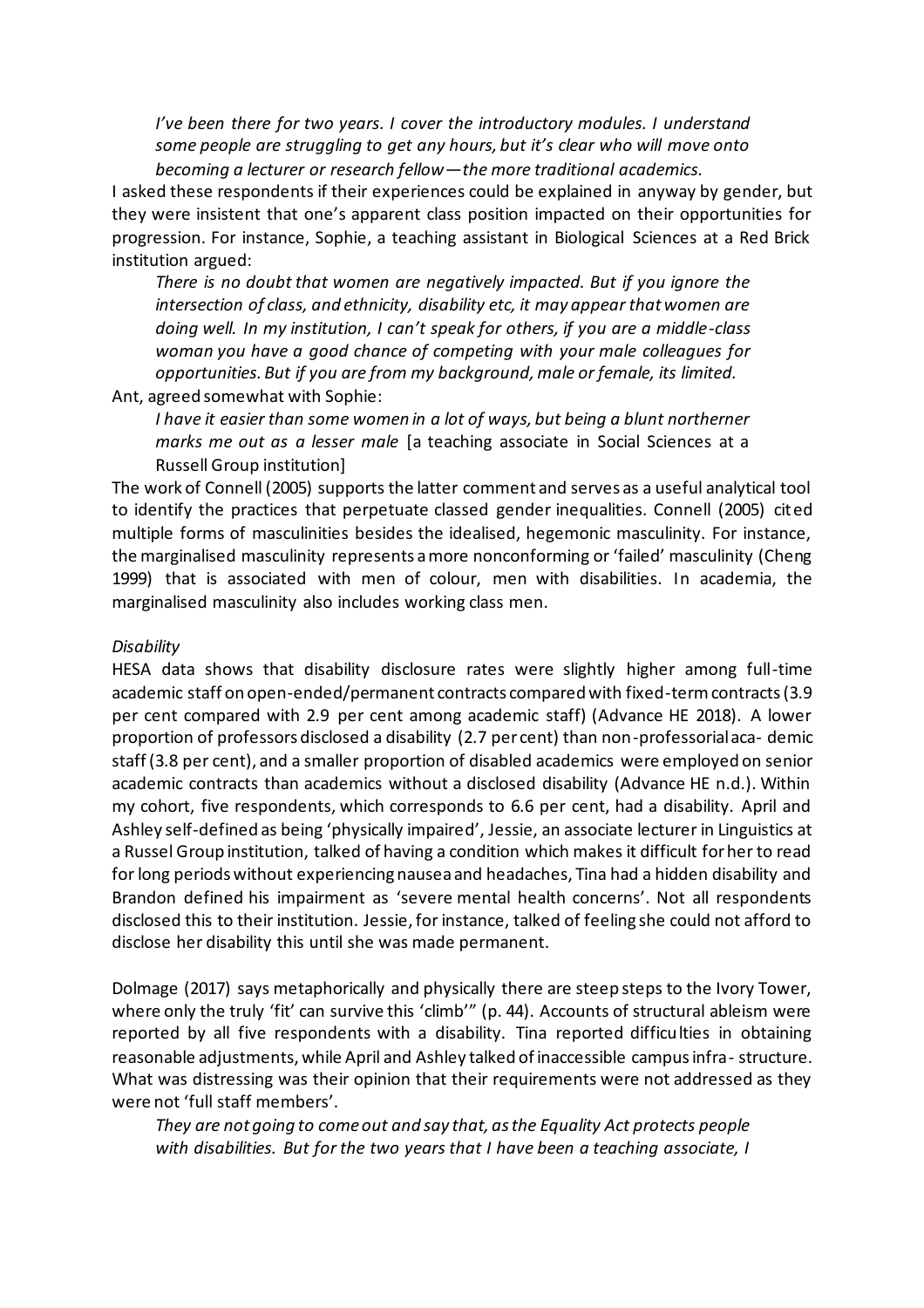*have been continually timetabled in an inaccessible classroom. These issues might not be sorted as the module convenor does not have time, but considering* 

*I'm her support staff, that's quite disheartening*. [Ashley, a teaching assistant in Psychology at a post 1992 institution]

For April, a lecturer in Biomedical Sciences at a traditional institution, a disability meant additional academic labour.

*The support is there for students, quite rightly of course, but I have to e-mail, phone people up, liaise and organise, just to make sure I can access the buildings where I will be teaching.* 

These factors caused disproportionate levels of anxiety and stress, which were detrimental to mental health. Including disability in the conversation about precarity is vital. At present, the academic and grey literature focuses on precariously employed academics experiencing stress and anxiety *because* of working in precarious employment. It says little about those with existing disabilities who also experience stress and anxiety due to the difficulties they have while navigating academia with a disability.

The intersection of class and disability is important to understand as the sixth State of the Nation Report by the Social Mobility Commission found that disabled people from workingclass backgrounds are three times less likely than non-disabled people from privileged backgrounds to be in higher-paid jobs. Impairments, health conditions and social responses to these conditions often prevented people with disabilities from working, thus depriving them of income. Disability often brings with it a series of higher and additional costs e.g. equipment essential for independence, as well as ongoing expenses such as food, clothing, utilities and recreation. The Joseph Rowntree Foundation estimated the following weekly budget was required for people with a variety of disabilities.

- £1513 for a people with high support needs;
- £389 for a people with low-medium needs;
- £1336 for hearing impairments;
- £632 for visual impairments (Smith et al. 2004)

Brandon, a teaching assistant in Health Studies at a post 1992 institution, offered an understanding of the impact of disability when on a pre- carious contract:

*I'm fixed term so do not 'receive sick pay'. If my mental health worsens, as it likely with my condition, then I am in financial trouble.* 

According to a recent The Organisation for Economic Co-operation and Development report, half of the population will develop a mental ill- ness at some point in their lives, with adverse effects on their productivity, wage, and employment opportunities (OECD 2014). This means that "*not only is there a social justice case for ridding the system of precarity, there is a business case too!*" [Daisy].

While the above situation would be typical of all precarious academics with poor mental health, those from working class backgrounds are much less likely to have the economic capital to allow them to take much needed time away from work, and as such tend to work "*through it*" as Coleen, a lecturer in Psychology/Linguistics at a traditional institution says, which makes her condition worse. Tina, a lecturer In Secondary and Post Compulsory Education at a post 1992 institution, discussed how she would work for long periods while unwell.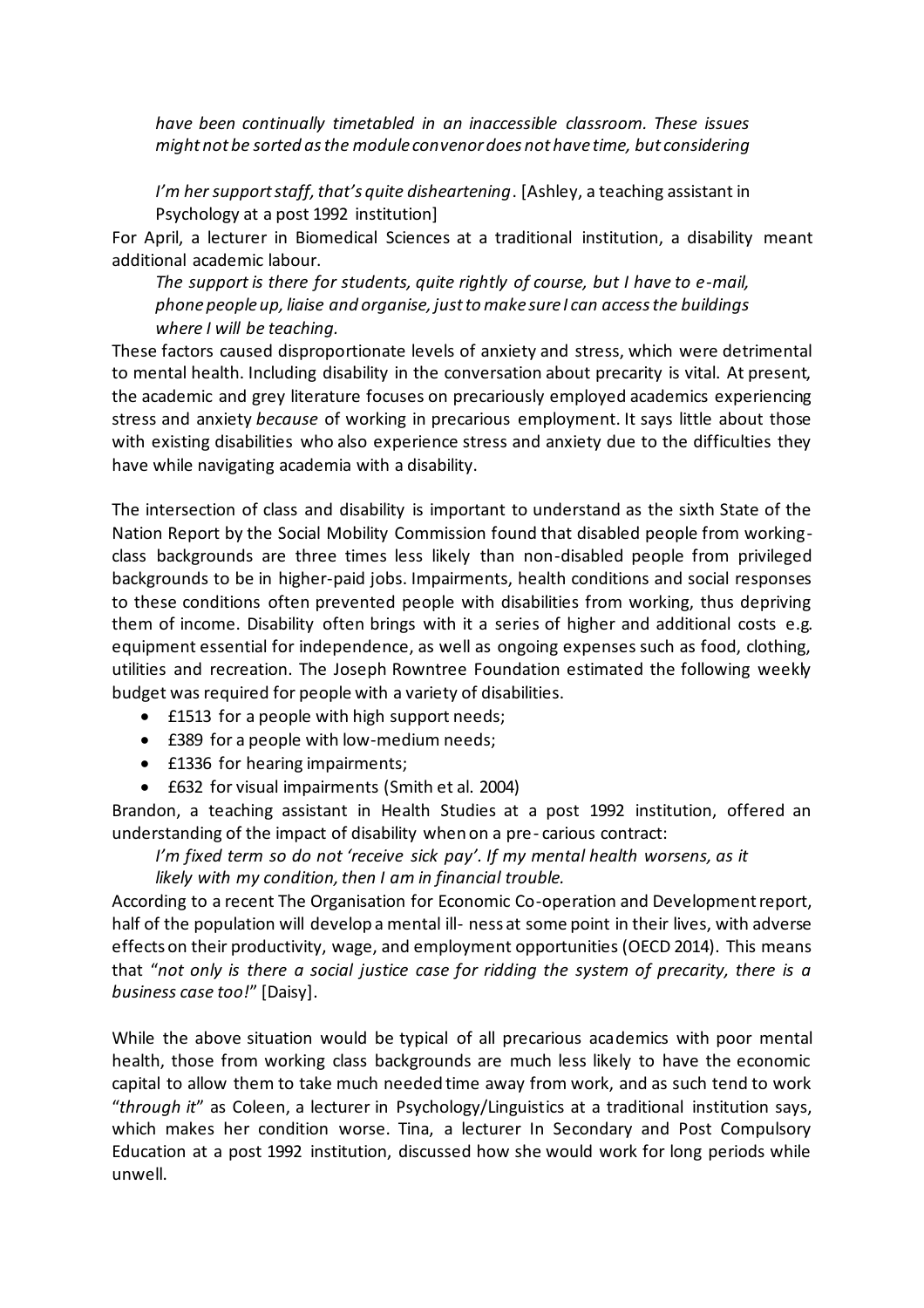# *If I'm in work its presumed that I am well, but in reality, I'm normally 'half well'. There is no understanding that I might be unwell but need the money.*

This binary notion of being 'well' or 'sick' is not helpful for someone like Tina where their impairment is invisible, and there is a 'shaded area' between health and sickness (McGurk et al. 2018). Is not helpful for someone like Tina where their impairment is invisible.

# *Family/Social Support*

Reading through the extracts of interviews, I saw many examples of encouragement and moral support from family members, that helped to negate some of the additional barriers they faced due to having a disability within academia. For instance, Jessie said that her mum, despite not understanding subject area, would read out loud research papers that J essie written, and make edits where she indicated. Brandon reported that if he was suffering an attack of anxiety his dad would drive him to work when he has teaching and wait around for him. These participants commented that their friends and family provided the support that the university should provide. Respondents also reported the familial/social support they received from online support groups relating to their disability. Tina referred to being a member of a Facebooks group where members had a similar disability to her.

*The group can be a constant source of support when my MS is particularly difficult to cope with. But as most in the group are not involved in academia, I can talk freely. I have used it to talk about how class can affect my current financial situation.* 

Tina used this support group to manage the difficult times she had navigating academia. Such groups can be popular with people with disabilities as online support can provide a more welcoming venue to discuss sensitive topics.

# *Ethnicity*

James and Valluvan (2014) identified a dangerous "mutual embrace" between racism and neoliberalism in higher education, where the 'market' has clearly had an impact on who is employed in HE. Amongst UK nation- als, BME groups make up only 8 percent of Professors, while amongst non-UK Nationals, they comprised of 14 percent of Professors. White males comprised of 69 percent of Professors, whereas White females comprised of 23 percent of Professor, leaving BME males comprising of 7 per- cent and BME female 2 percent respectively (Advance HE 2018: 164). Due to the lack of data on social class, I'm not able to calculate how many working-class black female, or female professors we currently have.

The above statistics support Puwar's (2004) description of female BME academics as "space invaders", as their very physical presence disrupts the normalized white male spaces of the academy. Casualised con- tracts magnify pre-existing inequalities in the workforce, so it may be no surprise that HESA data found among both UK and non-UK academic staff, a higher proportion of BME staff were on fixed-term contracts (33 per cent and 50 per cent, respectively) compared to White staff (28 per cent and 39 per cent, respectively) (Advance HE 2018: 180). Among my own respondents, four from a BME background were on a fixed term contract. My respondents had similar experiences to that reported by Bhopal and Jackson (2013) e.g. several detected a lack of trust in them by senior colleagues. For instance, David talked of being challenged on how they had marked students' work, while Jamie, a lecturer in History at a traditional institution, felt that the finer details of her teaching was often scrutinised: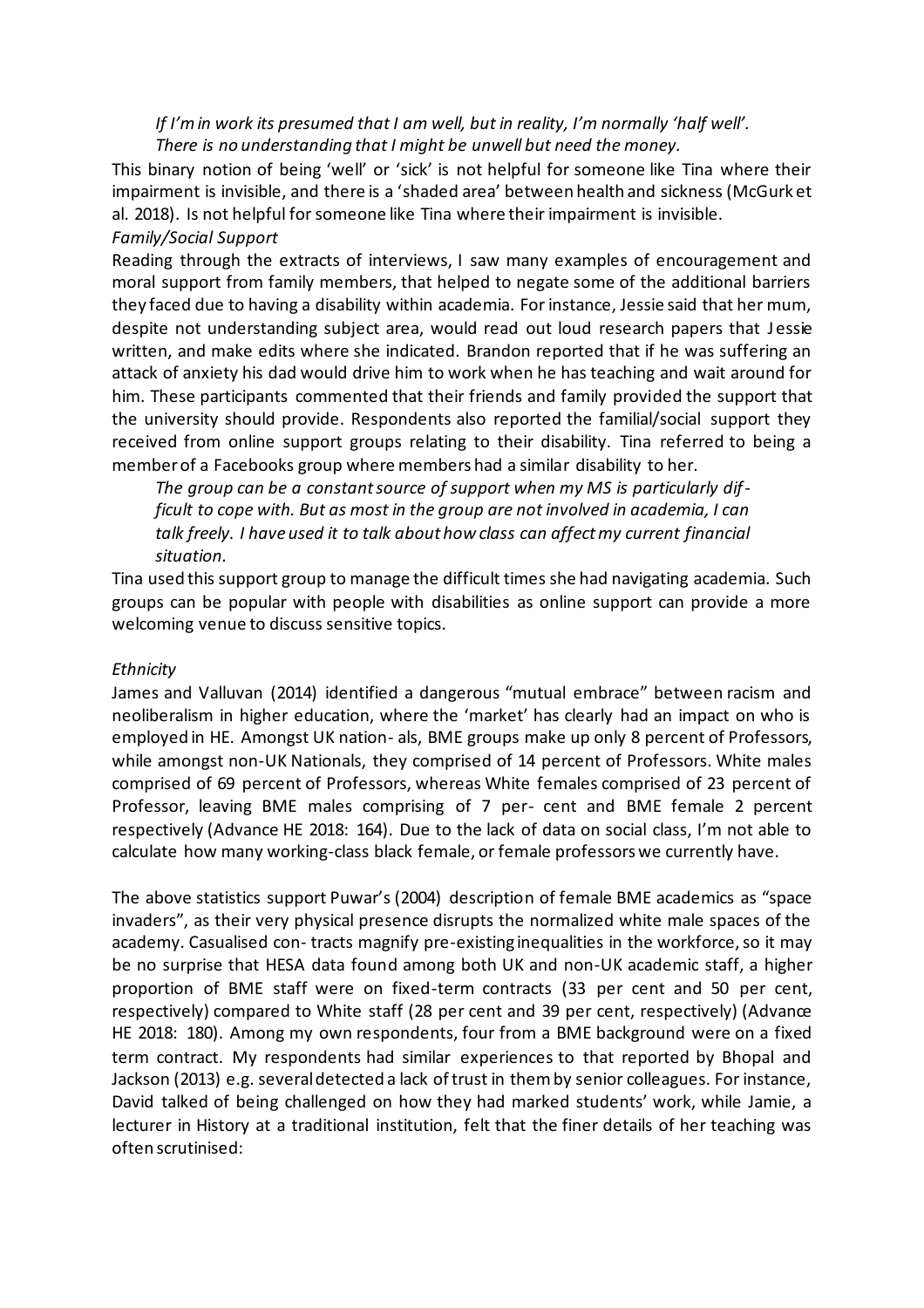*You end up feeling paranoid that you are not as good as everyone else. I was told this was imposter syndrome but in fact, the more I look at it, it was the scrutiny I was put under as a junior academic. I feel I have to earn my place more than others.* 

Similar experiences were reported by Deem et al. (2005), Wright et al. (2007) (cited in Leathwood et al. 2009), but they had no discussion on the impact of class background. I should pause here to say when looking for research on ethnicity and class, I found very few results that focused on this intersection. I asked some BME respondents about this and they felt this was because as ethnic- ity, like class, is linked to disadvantages, so finding research relating to ethnicity and class and success in education would be more difficult. Returning to Jamie's experience of being over-scrutinised, she had concerns over whether this would affect her career moving forwards, and if this would affect her chances of moving from precarity to permanency. Taking research on BME academics without the intersection of class, as an example, she is right to feel this concern. Shilliam (2014) reports there is a lack of mentorship for BME academics, and these challenges begin during PhD study. Further to this, Black academics—and especially women − tend to be overlooked for promotions. Alongside this, reports of bullying and mentally debilitating racial harassment are commonplace (p. 32). Bhopal argues that despite legislation such as the Equality Act 2010, BME staff continue to experience disadvantages in higher education compared to their White colleagues (Bhopal and Jackson 2013; Pilkington 2013 cited in Bhopal 2014). For instance, BME academics reported having to reach a higher threshold for career promotion and progression when compared to their White colleagues (cited in Ibid.: 41). The epitome of the 'white privilege' that Bhopal (2018) goes onto discuss in her book of the same name.

### *The classed nature of precarity*

While Zheng (2018) and Courtois and O'Keefe (2019) provide excellent discussions of the gendered nature of insecure contracts, I am continually surprised by how little focus there is on how social class, or socio-economic status can influence one's experience of precarity. Interviews highlighted four specific areas:

### Income Insecurity

Around one fifths of all respondents provided some form of financial sup- port to their parents and siblings, Jeremy explains:

*When I was at university, I sent my mum small sums of money that might help her with the weekly shop, every few weeks or if I had a little left over when my grant came through.* 

Half of those who talked about supporting their parents, partner or a sibling were on precarious contracts.

*I am still looking for a permanent job and I worry, I worry everyday as I have to keep going with my rent as I have to support my boyfriend. I send money home to my sister, she has a little girl, my mum, she has mental health problems. I have responsibilities so it makes the precarity worse*. [Clara, a lecturer in Geography at a red brick institution]

Respondents would also be concerned when they were coming to the end of the contract or academic term.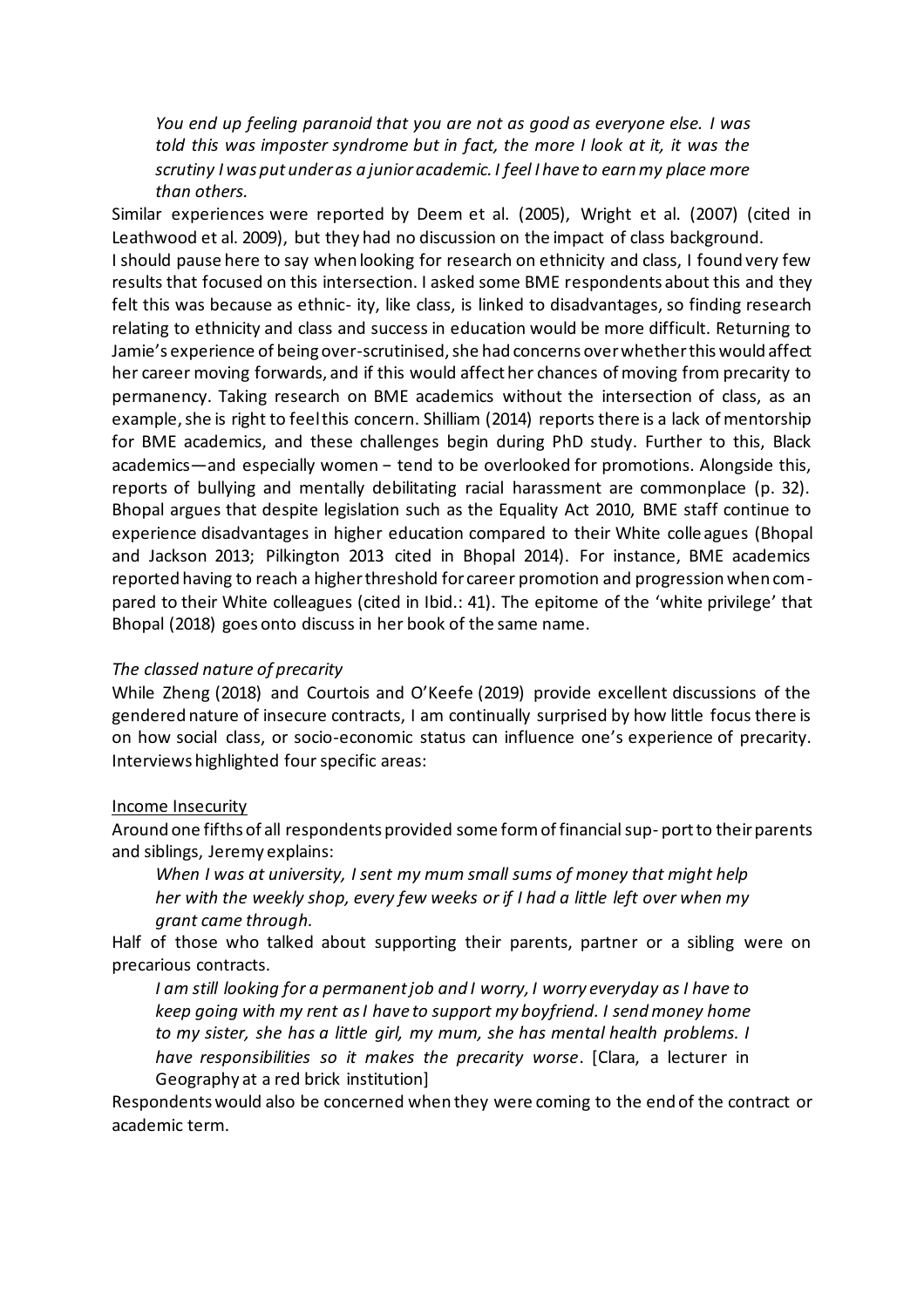*I've got £40 and it has to last me for the next two weeks. Hopefully I will get a further research assistant contract*. [Elaine, a researcher in Social Sciences at a post 1992 institution]

Elaine said she didn't not know when she would hear about the contract, she thought it would likely be at the last minute. By this stage, she, like many others, would be in debt. For a number of academics, I interviewed this meant they were considering leaving academia. Jack and Robert separately mentioned that it was impossible to live on the short term, low pay they were receiving for undergraduate teaching. Robert in particular, a teaching associate in Business Studies at a Post 1992 institution, was so short of money on the day I interviewed him, he had been given food by his friends. For both respondents it was apparent that they would have to make some tough decisions about their futures at the end of the semester.

*If I don't manage to get some additional work, such as being a research assistant for a few months I'm going to give up my PhD for the foreseeable future, and have to claim Universal Credit*. [Jack, a teaching associate in Mathematics at an Oxbridge institution]

This decision is made all the more difficult as Standing (2011) notes that there are precarity traps such as the long delays between becoming eligible to receive employment benefits and starting to receive them. Thus, it would be difficult for any respondent to claim a benefit such as Universal Credit, and then take a short-term role in academia. Issues that are not a concern for someone with an economic safety net.

Economic exploitation was a key theme in my interviews with precarious academic staff, particularly amongst female academics in Russell Groups institutions. Elaine talked of being given an admin role, normally undertaken by permanent staff:

*Every other weekend there is an Open Day, and I am asked to come in represent my subject. They clearly need me, there is a job there for me, but I have been on casual, hourly pay for three years despite doing the work of an admissions officer.* 

Deb, who also had a key admin role within the school despite being on a temporary contract, talked to me about being "*over worked and under- paid*". Her head of school told her to consider how privileged she was to be given such a key admin role so early in her career. She felt she was being exploited.

I have spoken to academic colleagues about this, some mentioned that this was the "way it is, the way it has always been". But this was at a time when those who were looking to become academics were most likely from wealthier backgrounds. Today's ECRs, some of whom are from distinctly less advantaged financial backgrounds, are in a catch 22 situation: they need experience to continue as academics, but this experience was expected to be gained at their own expense.

*This PhD [and MA] came with a tuition fee waiver, so it cost me nothing, but in order to keep my kids fed and housed I had to work full time*. [Liam, a lecturer in Social Policy at a post 1992 institution]

This particular respondent represented the classed nature of precarity contracts as he needed to combine his PhD, with teaching, alongside whatever work was available within his institution. When I listen to Liam's story, and that of Amy, who is working three part time jobs while doing PhD, just to keep her head above water, and many others without financial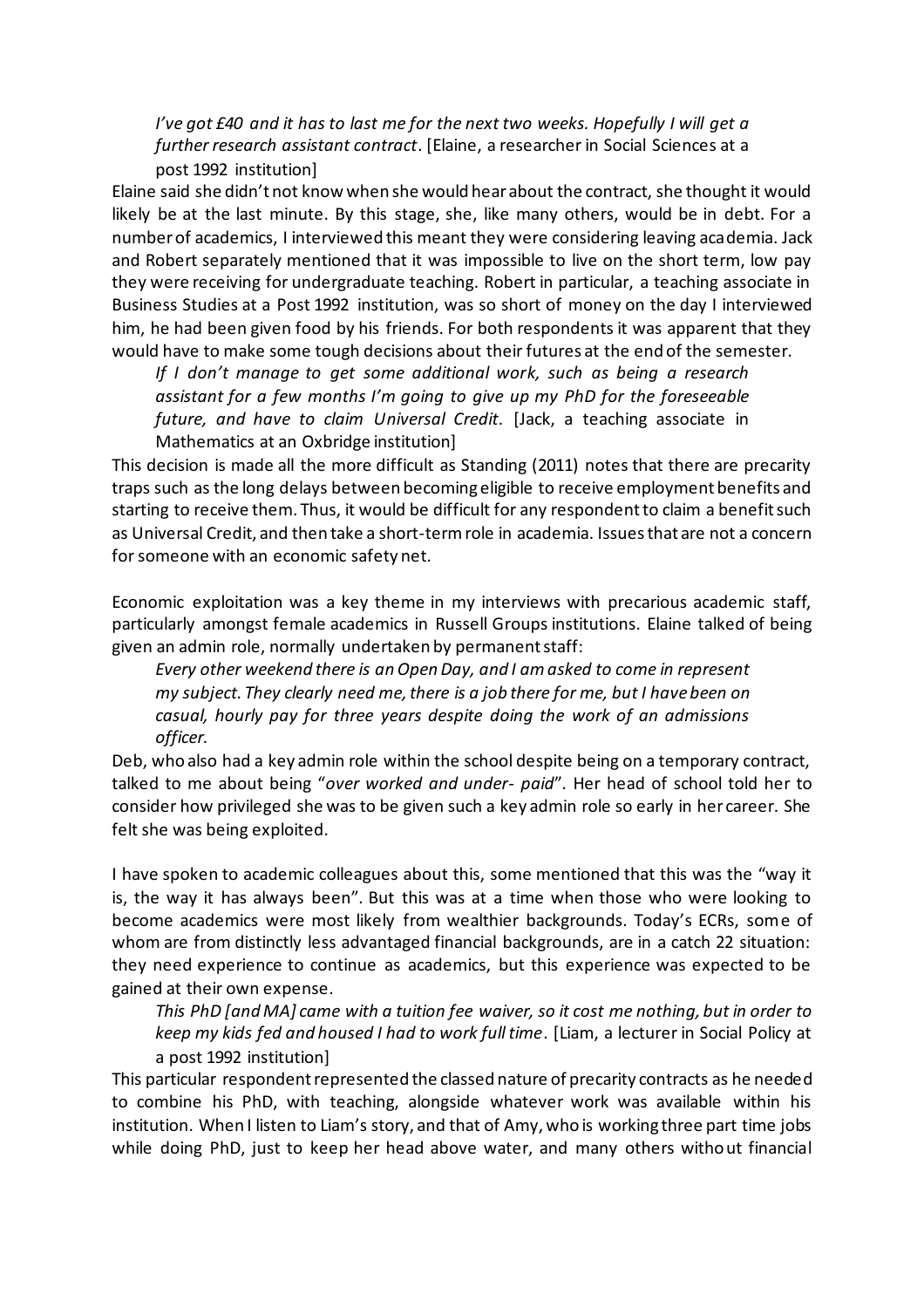security, I can't help but contrast their experiences with academics with financial security. Clara explains this well:

*My friends chilled out, recovered [after doing their PhD], whilst I was like shit what am I going to do?.... I could hold out for another year, two years if I was from another background. I don't resent this at all but I could get my books out, a couple more papers and go for an Oxford lectureship, but because I need to have something now, I am calling up [unnamed university], asking if you still have work for me. So, yeah, it changes your opportunities.* 

Analysing the data and it was clear that respondents were only able to sustain their current levels of precarious employment if their partner was earning a high income. Others were "*one month or so away from calling it quits*" [Jack].

#### Work/Life Balance

Being an academic is generally characterized by high autonomy and com- parative levels of flexibility. Despite this, a global study by *Times Higher Education* in 2018 surveyed the views on university staff in relation to the work-life balance. Almost 3000 higher education staff of whom 85 per cent are academics and 67 per cent are female—said that their workload affected their ability to balance their careers with their personal lives (Bothwell 2018). Typical examples from my own interviewees of poor work-life balance included: working too many hours, constantly checking work emails and a poor social life. Respondents with partners in academia complained that cashing timetables meant that during term-time they hardly saw each other as there were little boundaries between work and home. Some acknowledged they could take time off together, and that they had an 'understanding' when times were especially busy:

*If I'm writing he will look after the children or take them somewhere so I can concentrate*. [Dee, a researcher in Economics for a traditional institution]

But for those whose partners were not in academia, or in professional employment, it was very difficult. Respondents talked of sitting in another room reading or working weekends to finish research papers.

*These are weekends that should be spent with family, but I need to write these papers in order to get a permanent job. This is hard for someone to take who doesn't work in academia. People just focus on academics with families, but it's tough for couples. I want to spend time with my wife, I miss her. But I also need to be made permanent, so I have to publish*. [Amy]

These respondents felt it was much more difficult for them because as their partners did not understand how academia worked, this time away from the family caused a huge strain. So much so, that two respondents said that their relationships were strained beyond repair:

*My relationship is at a crossroads. My wife has had enough. I work long hours, travel excessively, it's not conducive to a healthy relationship*. [Steven, a senior lecturer in History at a red brick institution]

*We have arguments over my job. It's at the stage where I will have to choose between a job and a relationship. You can't sustain a relationship when you are hoping the person will hurry up what they are saying because you have to work*. [James, a senior lecturer in Health Studies at a red brick institution]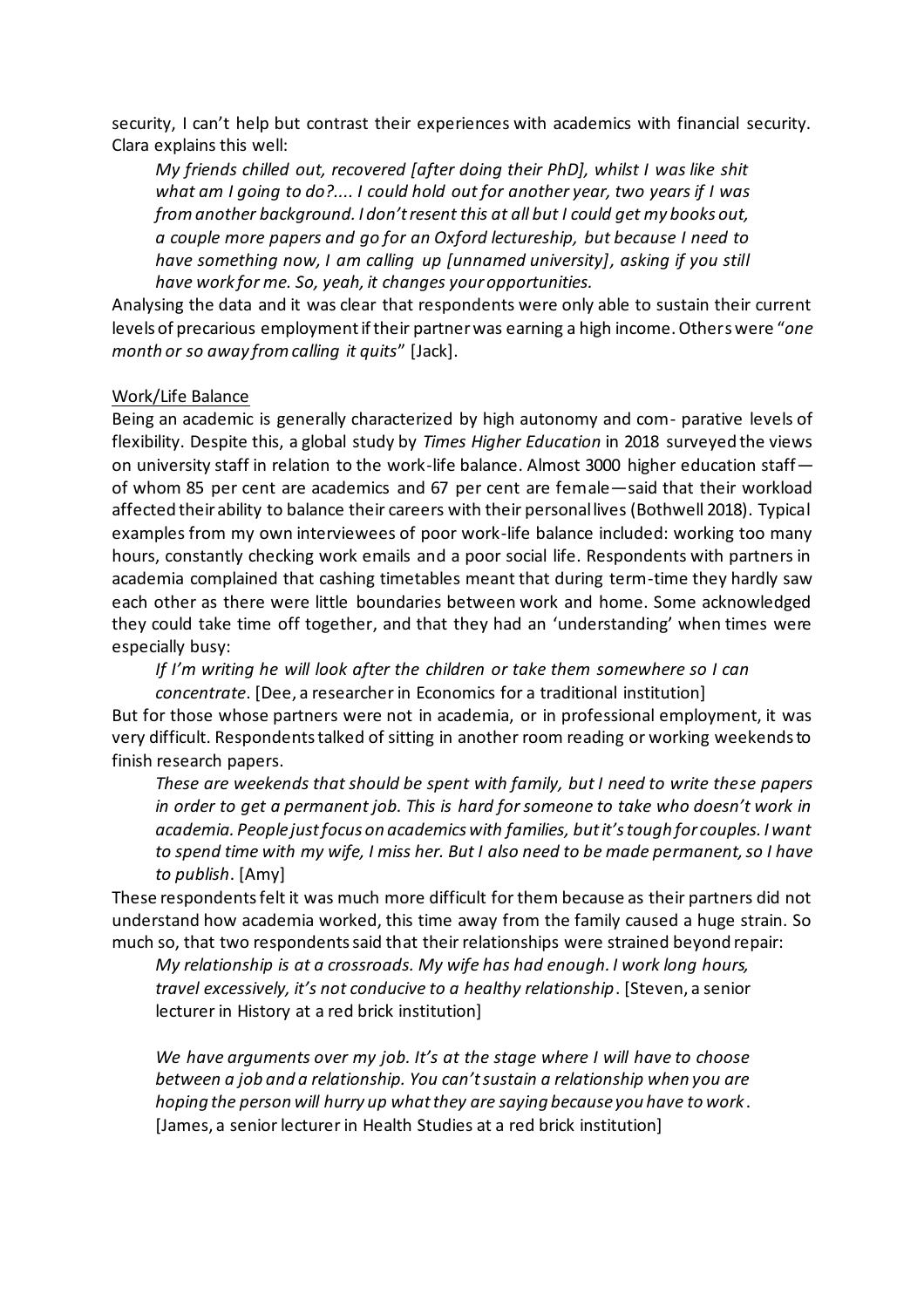Respondents on precarious contracts were more likely than other respondents to have considered leaving the HE sector as they could not see the benefits of the work they did, and they could not demonstrate benefits to their family. As Lucy says:

*What do I have to show? We are short of money, I'm tired and don't have time for my partner.* 

### Ill-health

Carrying on from matters discussed in the previous section, Gill (2009) talks of the 'hidden injuries' of contractual insecurity where precarity is not just an economic problem, it is a major public health issue. Academics in her study reported chronic stress, anxiety, exhaustion, insomnia and spiralling rates of physical and mental illness (Gill and Donaghue 2016: 91). A survey by Gorczynski et al. (2017) found that 43 percent of aca- demic staff exhibited symptoms of at least a mild mental disorder. This is nearly twice the level of the general population. These were also key discussion points amongst my respondents, with over three quarters (n. 17) saying their mental health had been affected by working on an inse- cure contract as well as other stress factors such as increased workloads and the need to publish and obtain external revenue. Acker and Armenti (2004) who researched mothers building an academic career, found that their respondents reported stress, exhaustion, and sleeplessness. All five of the female respondents I spoke to whose partners were not in academia, reported a similar experience. As April says: "*I'm exhausted, constantly anxious and can't sleep*".

Respondents referred to a variety of physical problems such as head- aches, weight gain/loss, acne, digestive issues, as well as constant aches and pains. Anecdotal reports suggest that academia has a high prevalence of people with eating disorders. The recent Universities UK #stepchange mental health in higher education policy says mental health should be a strategic priority as student suicide numbers are rising. Higher education institutions have a duty of care to safeguard students and this has had a positive impact on student retention/engagement. Freedom of information requests from the Guardian newspaper revealed that counselling ser- vices were inundated with academics, referrals having risen by three-quarters between 2009 and 2015. At one university, staff engagement with counselling services increased by 300 per cent over a six-year period up to 2015 (Weale 2019).

Structural issues, like excessive workloads and responsibilities, line management and workplace surveillance (Weale 2019) are often cited as being problematic, but for my interviewees, a lack of a financial support network meant that academic precarity, for the working class academic, brings additional stress. This is a collection of the experiences reported:

- *"No sickness pay nor annual leave"* [Amy]
- *"You better hope no relative is seriously ill, or that you don't get ill, or become disabled, or actually are disabled"* [Jeremy].
- *"Your cultural capital remains stagnant as you won't have institutional access when you are between jobs. There is little scope for personal development as your time is taken up with preparation for teaching or working additional hours on the project that will lead to a research posi-tion that never materialises"* [Deb].
- *"Funding for conferences is nigh impossible and if you can't afford to pay for it, you don't develop that all important social capital"* [Mark].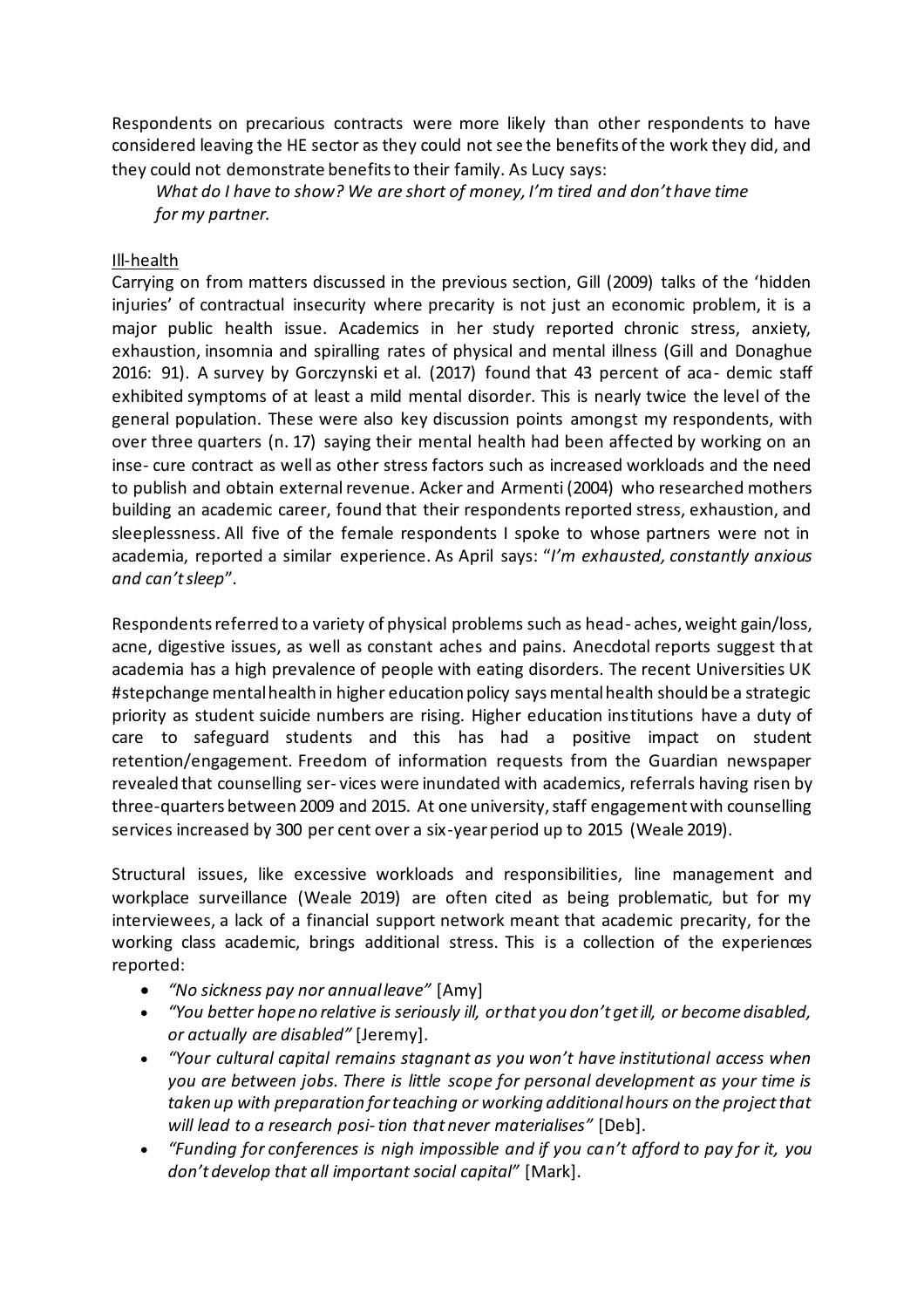- *"The teaching year ends, or the project is completed and you are left high and dry"*  [Hannah].
- *"You are promised 'lead author' but your work doesn't belong to you so you become one author of many on a paper that you wrote. If you are 'lucky' it all starts again"*  [Unity].

### **Precarity and attending conferences**

Conferences are an integral part of being an academic. They are the place to present existing research, or to discuss new idea with your peers (building professional capital), to understand the latest developments in your academic field (building cultural capital) and to meet new scholars to collaborate with on papers or projects (building social capital). Interactive workshops are a further benefit of conference attendance as they enable delegates to learn new skills (Harrison 2010).

# *The Need for Economic Capital*

But attending conferences costs money, and to attend these conferences, you need substantial economic capital as a typical multi-day conference can cost in the region of £500, and with other associated costs such as accommodation, travel and sustenance, this can bring the total costs to at least £1000. Conferences operate on the understanding that academics can finance their attendance via the economic capital academics have through the institutional funding one might have with a permanent academic post or a funded project. As outlined here, this is clearly problematic:

*I do get reimbursed but the initial outlay of booking a conference is something that puts me in financial hardship*. [Mary: PhD student in Economics at a post 1992 institution]

*"Your supervisor says: There's this great thing coming up that you should attend. It's going to be crucial", "Oh yeah, absolutely". "It's going to cost you 250 pounds". I don't have 250 pounds, I don't have 50 pounds, I don't have rent for this month".* 

This quotation from Seb encapsulates why for people from working class backgrounds there is no Ivory Tower. While my respondents, both fixed term and permanent, spoke of the considerable barriers they faced participating in conferences, a key part of academic life, those on fixed term contracts were clearly more disadvantaged due to their academic precarity. Respondents such as Emma, and Jade attempted to navigate these barriers by only going to one day conferences that were free or had a small fee. But these were few and far between. Respondents who lived in London, or close to big cities were able to cite many events that they attended, but those living in Scotland, Ireland or Wales were not as lucky as the headquarters of most academic associations were situated in England, mainly in London.

# *Conference Grants*

A typical conference call will advertise grants that may provide either a full, or partially subsidised registration fee, And/or accommodation, travel expenses. These are competitive grants, and not limited to academics from working class backgrounds. The criteria differs, but tend to require that the applicant:

- 1. Is a member of the society/association;
- 2. Is a PhD or an ECR with less than 3 year's experience;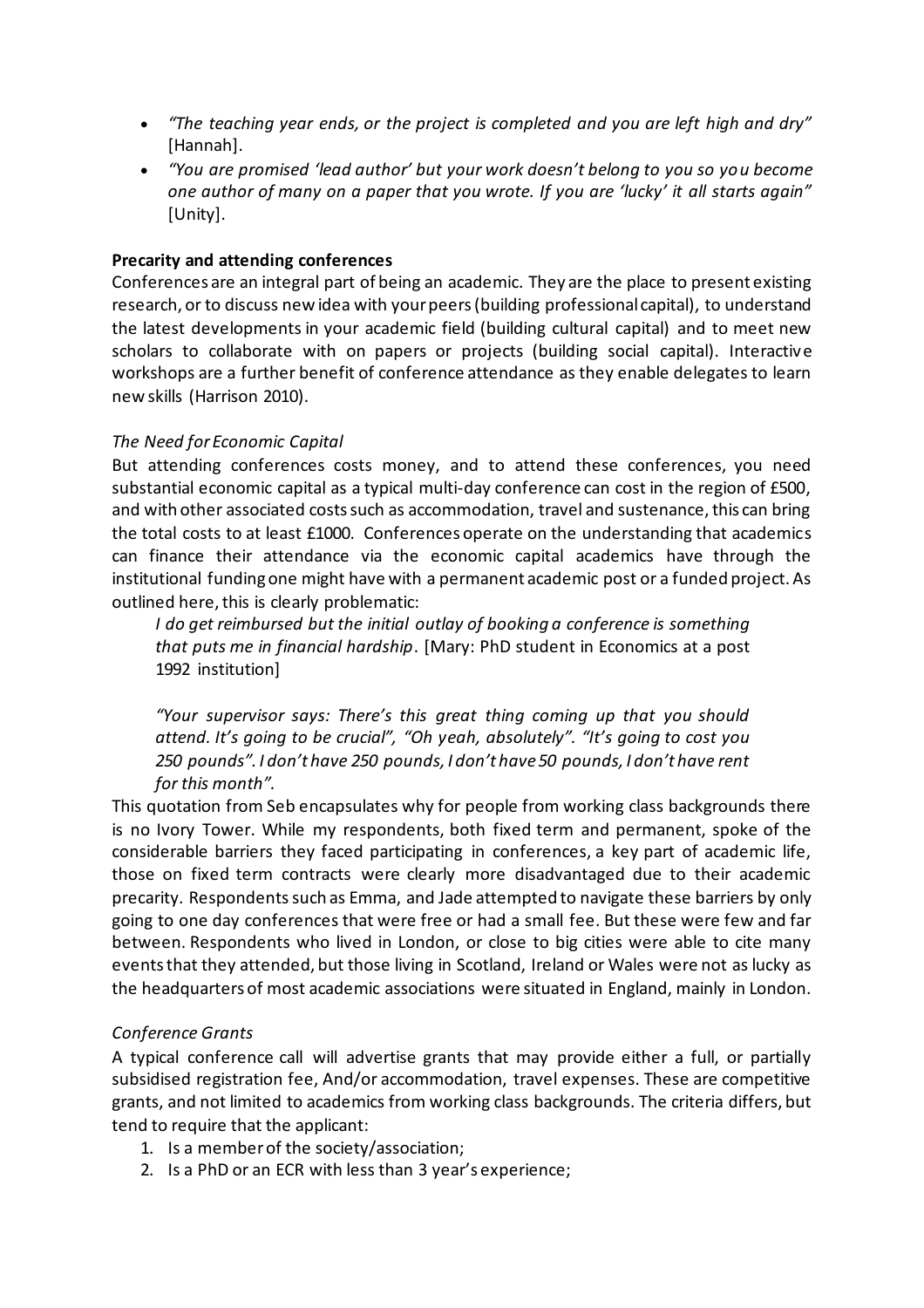- 3. provides a contribution to the conference: e.g. the applicant has had an abstract accepted for presentation as a paper in the conference programme;
- 4. explains how conference participation will contribute to their professional development.

Applications are then reviewed by the conference panel, judged on the scholarly quality of the applicants' submissions and their CVs. But becoming a member of an association is unlikely to be a priority, for someone on a precarious income.

*I thought you applied for the funding and you get it if there was enough money left. I realised, too late for when I was an ECR, that conference organisers also expect the applicant to bring some form of value for money. Despite being an ECR who might have little on your academic CV, you need to 'sell' your credentials*. [Jeremy]

Respondents talked of not having the same feel of the game compared to those from an economically and social advantaged background. Jamie comments:

*Those with bourgeois values and income will instinctively know what to say in their application.* 

Unless award selection committees are diverse, unconscious bias or assumptions can unintentionally influence judgment (Equality Challenge Unit 2013), and favour in-group candidates that belong to their own academic network (Zinovyeva and Bagues 2010). As the conference panel is likely to reflect the socio-economic demographics of academia e.g. middle class or elite academics, they may be more inclined to favour applicants from these backgrounds. Some ECRs set up smaller academic groups within professional societies, and as a result, may get a free place at a conference. This is an activity that is expected to be on an academic CV. But again, this expectation is problematic for academics without economic capital, or on a precarious contract as ECRs are expected to also co- organise and help facilitate these conferences for free. And as a friend reminded me, not only do you provide this labour for free, you also need to make sure your subscription is paid for otherwise you will be charged the subscription fee to arrange a conference! Of further interest was those respondents who said they could not work for free in this way, as they were already working to supplement the small income they received from teaching. As facilitating conferences are a chance for ECRs to network, it is obvious that some respondents will not be able to take advantage of this networking 'opportunity'.

### *Reimbursement Culture*

If my respondents were fortunate enough to be funded by their institution, they were often required to find the costs upfront. Emma talked of realising that her combined travel and accommodation costs for two conference would be around £1500.

*Luckily, I can cover these costs through a combination of internal funding from my department (a £500 research grant and £250 conference grant) and an external award. However, none of this money will become available to me until I provide receipts for my expenses, after I've already paid the costs upfront and can 'reimburse myself'.* 

Coleen recounts a similar experience.

*The conference fees, hotel, food, not even taking in account the air fare from Dublin to London comes to £1,200. Although I have got a travel bursary and institutional funding that will give me £800 towards it, so I'm £400 'down'. But*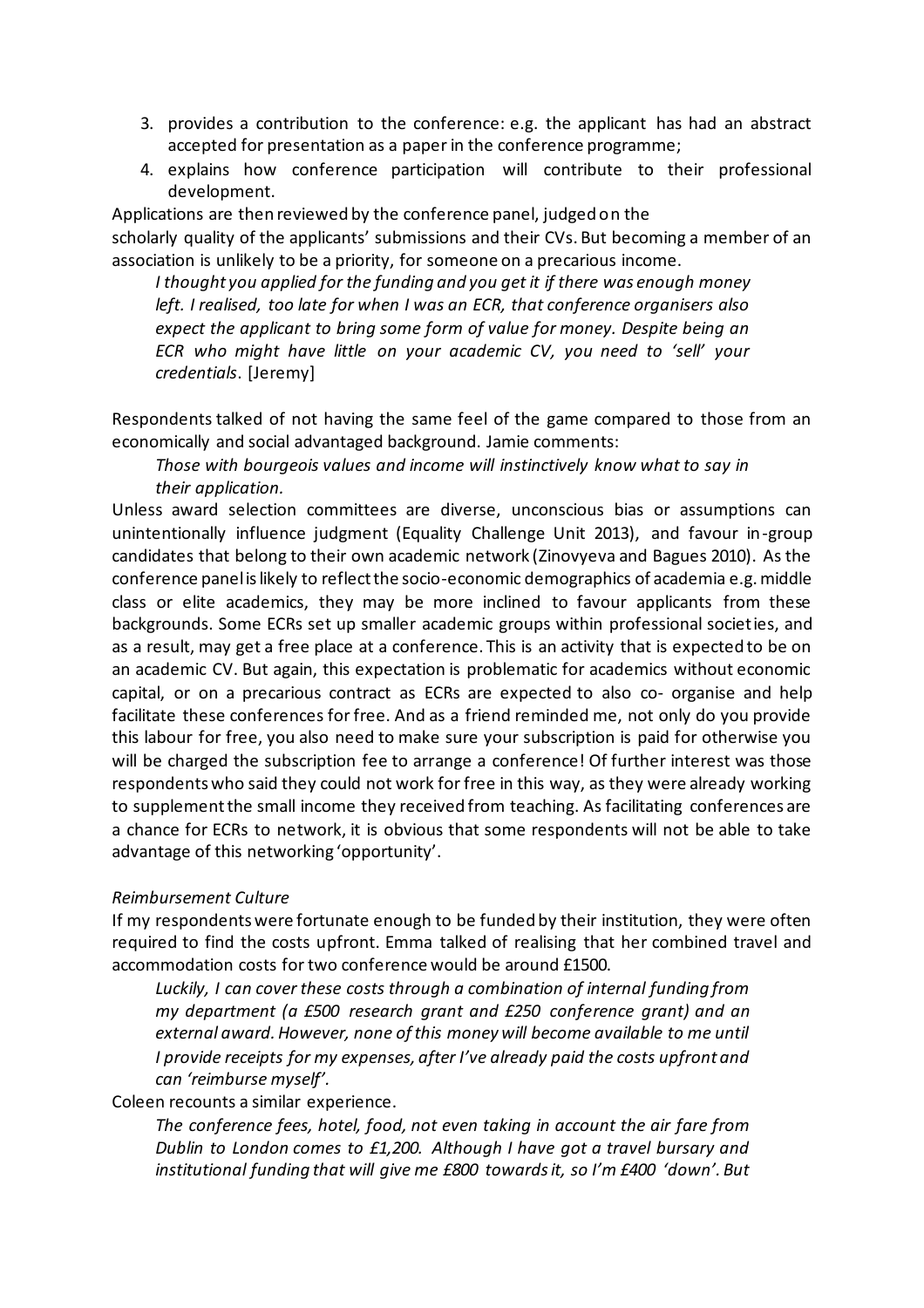*I have to pay for everything up front. Then wait around 6–8 weeks to be reimbursed. Alongside this my supervisor wants me to go to a research methods summer school that costs £1,500. I got turned down for a grant for that, but my supervisors insist I go as it will help with my research. I'm dreading, absolutely dreading telling her I can't afford to go as she's not approachable and has no idea about money.* 

This general reimbursement culture is another demonstration of the eliteness of academia, even for those fortunate enough to have institutional or external funding.

### **References**

Acker, S., & Armenti, C. (2004). Sleepless in academia. *Gender and Education, 16*(1), 3–24.

Advance HE. (2018). Equality + Higher Education. Staff Statistical Report 2018. Online. Retrieved April 23, 2020, from https://www.advance-he.ac.uk/sites/ default/files/2019- 05/2018-06-ECU\_HE-stats-report\_staff\_v5-com- pressed.pdf

Advance HE. (n.d.). *Staff Inequalities*. Online. Retrieved April 23, 2020, from https://www.advance-he.ac.uk/guidance/governance/governance-and-edi/ edi-challengeshigher-education/staff-inequalities

Bhopal, K. (2014). *The Experience of BME Academics in Higher Education: Aspirations in the Face of Inequality*. The Leadership Foundation in Higher Education.

Bhopal, K. (2015). The Experiences of Black and Minority Ethnic Academics: Multiple Identities and Career Progression. In C. Alexander & J. Arday (Eds.), *Aiming Higher. Race, Inequality and Diversity in the Academy*. Runneymede.

Bhopal, K. (2018). *White Privilege: The Myth of a Post-racial Society*. Bristol: Policy Press.

Bhopal, K., & Jackson, J. (2013). The Experiences of Black and Minority Ethnic Academics: Multiple Identities and Career Progression. Engineering and Physical Sciences Research Council (EPSRC).

Bothwell. (2018). Work-Life Balance Survey 2018: Long Hours Take Their Toll on Academics. *Times Higher Education*.

Bozzon, R., & Murgia, A. (2017). Work-Life Interferences in the Early Academic Career Stages: The Case of Precarious Researchers in Italy. *European Educational Research Journal, 16*(2–3), 332–351.

Bryson, C., & Barnes, N. (2000). The Casualisation of Employment in Higher Education in the United Kingdom. In M. Tight (Ed.), *Academic Work and Life: What It is to be an Academic, and How This is Changing* (International Perspectives on Higher Education Research, Vol. 1). Bingley: Emerald Group Publishing Limited.

Cheng, C. (1999). Marginalized Masculinities and Hegemonic Masculinity: An Introduction. *The Journal of Men's Studies, 7*(3), 295–315.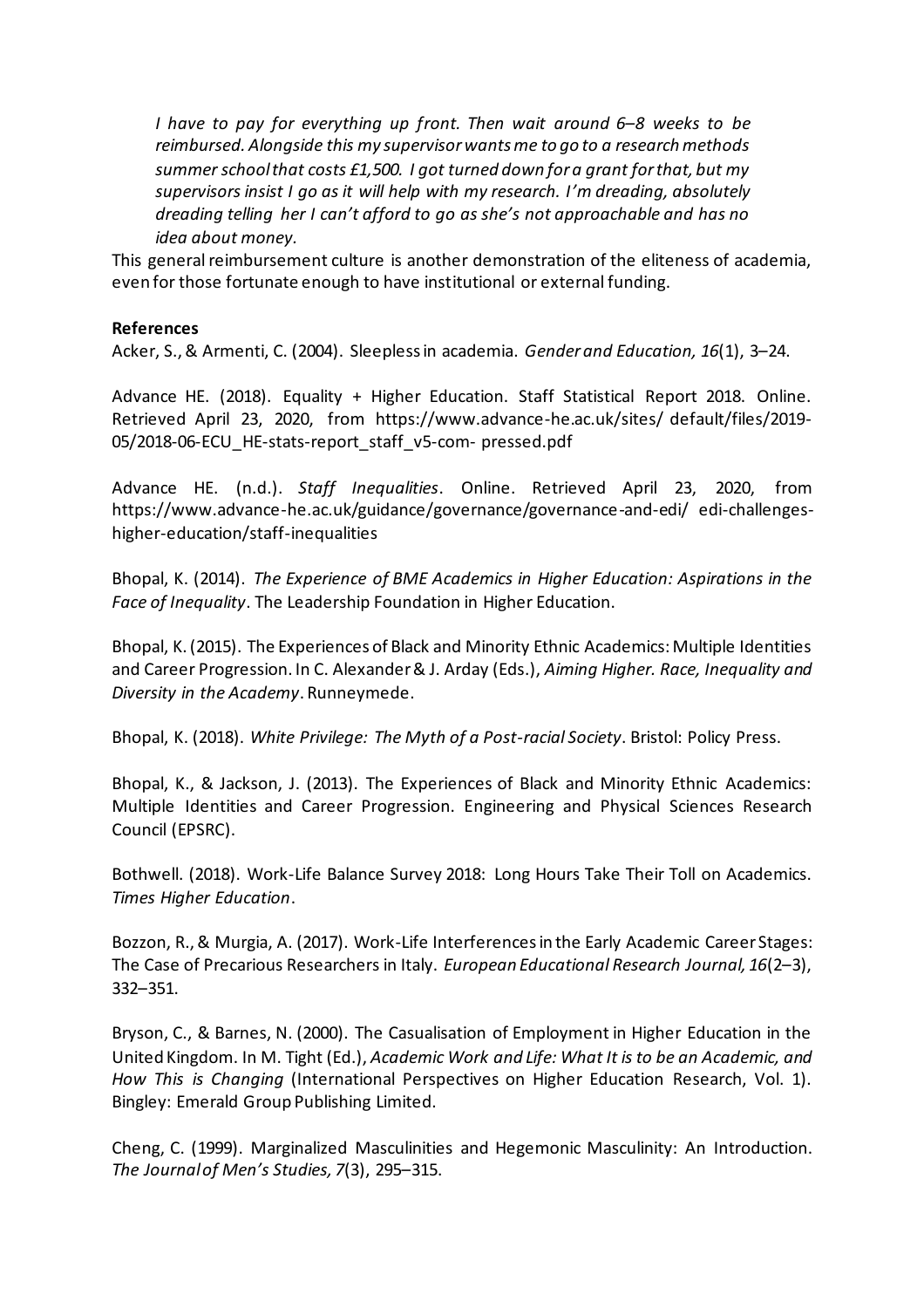Connell, R. (2005). *Masculinities* (2nd ed.). Berkeley, CA: University of California Press.

Courtois, A., & O'Keefe, T. (2019). 'Not One of the Family': Gender and Precarious Work in the Neoliberal University. *Gender Work and Organization, 26*(4), 463–479.

Deem, R., Morley, L., & Tlili, A. (2005). Negotiating equity in higher education institutions: project 3. *Higher Education Funding Council for England*, Bristol. Online. Retrieved June 12 2020. http://www.hefce.ac.uk/pubs/rdre- ports/2005/rd10\_05

Dolmage, J. (2017). *Academic Ableism: Disability and Higher Education*. Ann Arbor: University of Michigan Press.

Equality Challenge Unit. (2013). *Equality and Diversity for Academics. Inclusive Practice*. London.

Gill, R. (2009). Breaking the Silence: The Hidden Injuries of Neo-liberal Academia. In R. Flood & R. Gill (Eds.), *Secrecy and Silence in the Research Process: Feminist Reflections*. London: Routledge.

Gill, R., & Donaghue, N. (2016). Resilience, Apps and Reluctant Individualism: Technologies of Self in the Neoliberal Academy. *Women's Studies International Forum, 54*, 91–99.

Gorczynski, P., Hill, D., & Rathod, S. (2017). Examining the Construct Validity of the Transtheoretical Model to Structure Workplace Physical Activity Interventions to Improve Mental Health in Academic Staff. *Emergency Medical Services Community Medical Journal, 1*(1), 002.

Harrison, R. (2010). Unique Benefits of Conference Attendance as a Method of Professional Development for LIS Professionals. *The Serials. Librarian, 59*(3–4), 263–270.

Higher Education Statistical Agency. (2020). Higher Education Staff Statistics: UK, 2018/19.

Hunt, S. (2016). Universities' Lack of Fight over Casualisation is an Embarrassment. *Times Higher Education*.

Ivancheva, M. (2015). The Age of Precarity and the New Challenges to the Academic Profession. *Studia Europaea, LX*(1), 39–47.

James, M., & Valluvan, S. (2014). *Higher Education: A Market for Racism?* Darkmatter.

Kuehn, K., & Corrigan, T. (2013). Hope Labor: The Role of Employment Prospects in Online Social Production. *The Political Economy of Communication, 1*(1), 9–25.

Leathwood, C., Maylor, U., & Moreau, M. (2009). *The Experience of Black and Minority Ethnic Staff Working in Higher Education*. Institute for Policy Studies in Education, London Metropolitan University on behalf of Equality Challenge Unit.